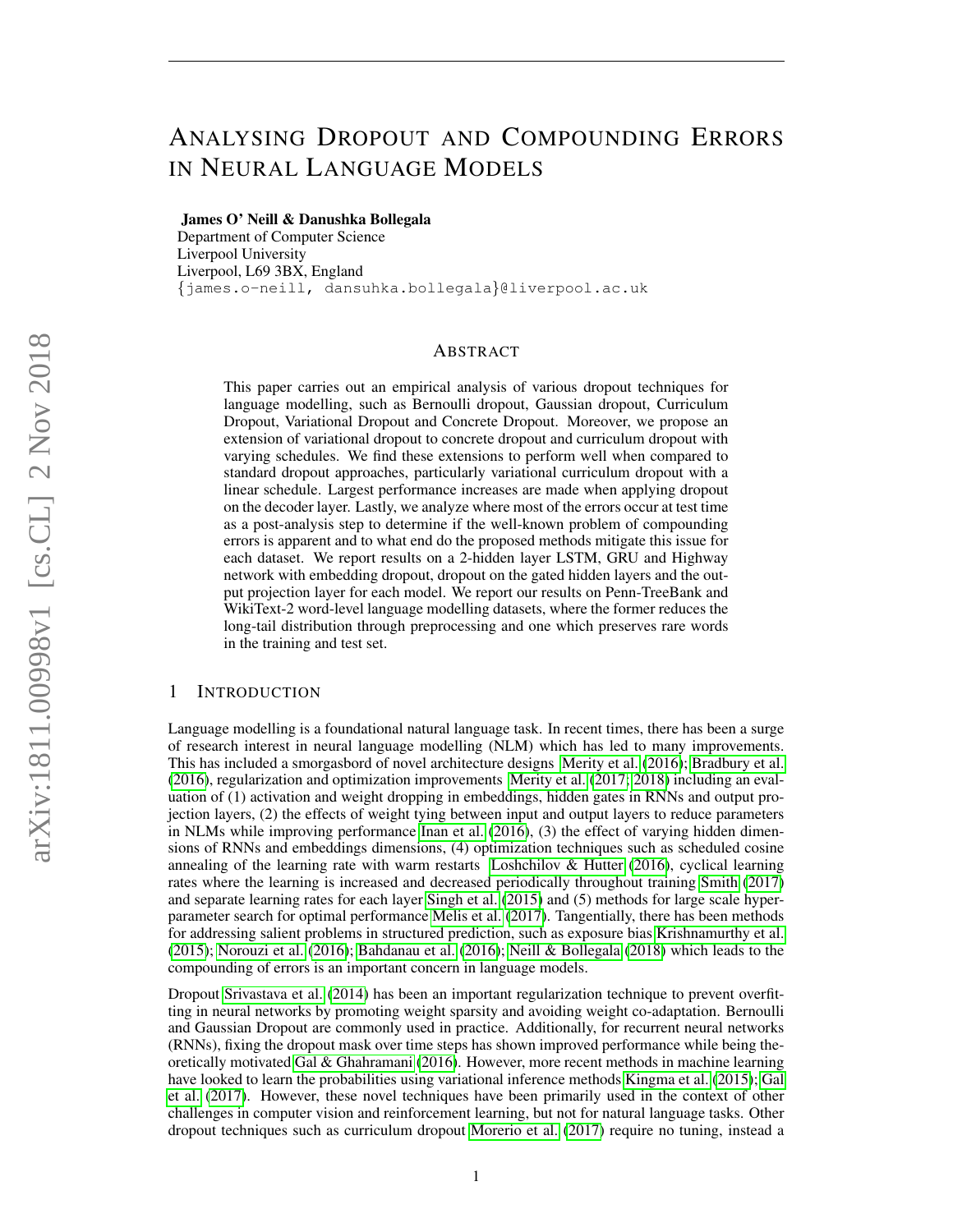schedule that increases dropout throughout training. This can be beneficial when there is some information known about the underlying distribution or the loss space.

Hence, this paper carries out an extensive overview of various dropout techniques and how adapting probabilities can be used to somewhat deter exposure bias. Additionally, we aim to identify commonalities between the networks that benefit the most from each variant and recommend regularization settings when training neural language models. Experiments are carried out on WikiText-2 and Penn Treebank language modelling datasets. Lastly, we analyse the accumulation of errors for a generated sequence of fixed size and conclude how each dropout variant effects the confidence interval.

Contributions Our contributions can be summarized as follows:

- An evaluation of dropout variants and the first application of concrete dropout and curriculum dropout to neural language models.
- A novel extension of variational dropout [Gal & Ghahramani](#page-8-2) [\(2016\)](#page-8-2) to concrete dropout [Gal](#page-8-3) [et al.](#page-8-3) [\(2017\)](#page-8-3) and curriculum dropout [Morerio et al.](#page-9-13) [\(2017\)](#page-9-13) with various schedules.
- An analysis of test perplexities at each time step, providing an insight as to why and where most errors occur in generating sequences at test time on defacto langauge modelling datasets.
- An argument for the characteristics of loss surfaces for discrete kronecker delta outputs of high dimensionality where the output space is loosely structured (e.g such as modelling language) and its influence on modelling choices (e.g choosing a curriculum strategy when using curriculum dropout).

Before discussing the methodology we give a brief overview of the aforementioned regularization techniques and introduce related research.

## 2 PRELIMINARIES

Dropout is a standard and default regularization technique for many practitioners using neural networks. This involves generating a mask over the weights that is stochastically generated and removes a fraction of neurons ( Bernoulli) or adds noise to the weights ( Gaussian) during learning. This has the effect of preventing neuron units from co-adapting [Hinton et al.](#page-9-14) [\(2012\)](#page-9-14). Carrying out dropout throughout training can be considered dynamically learning an ensemble of averaged subnetworks which are a child network of the network when  $p_d = 0$ . Below we briefly describe each variant of dropout we consider using for neural language modelling.

Bayesian Neural Networks and Approximate Inference Bayesian Neural Networks (BNNs) are neural networks that place prior distributions  $p(\theta)$  over the weights  $\theta$  in a neural network  $f_{\theta}$  (e.g  $\theta = [W_1, U_1, b_1, ..., W_L, U_L, b_L]$  for an LSTM network). The posterior  $p(y | \mathcal{D}, \theta)$  can then be computed where  $\mathcal{D} \in \{X, Y\}$ . However, the denominator in Bayes rule  $(p(\theta|\mathcal{D}))$  $p(\mathcal{D}|\theta)p(\theta) \int p(\mathcal{D}|\theta)p(\theta)d\theta$  is in an intractable integral. Therefore the aim is to replace  $p(x)$  with a tractable approximate density  $q(x)$  from the conjugate exponential family, where  $p(\theta)$  is that shown in the denominator. One approximate method for posterior inference that scales relatively well is variational inference (VI).

Variational Inference VI approximates the posterior by minimizing the distance between a simpler proposal distribution and the true target conditional. Kullbeck-Leibler (KL) divergence is a common measure between such distributions, shown in [Equation 2.](#page-2-0) We cannot minimize the KL directly, but we are able to minimize a function that is equivalent apart from a constant, which corresponds to the Evidence Lower Bound (ELBO), which can be expressed as [Equation 2.](#page-1-0)

<span id="page-1-0"></span>
$$
\log p(x) = \log \int_{z} p(x, z) = \log \int_{z} p(x, z) \frac{q(z)}{q(z)}
$$

$$
= \log \left( \mathbb{E}_{q} \left[ \frac{p(x, z)}{q(z)} \right] \right) \geq \mathbb{E}_{q} [\log p(x, z)] - \mathbb{E}_{q} [\log q(z)] \tag{1}
$$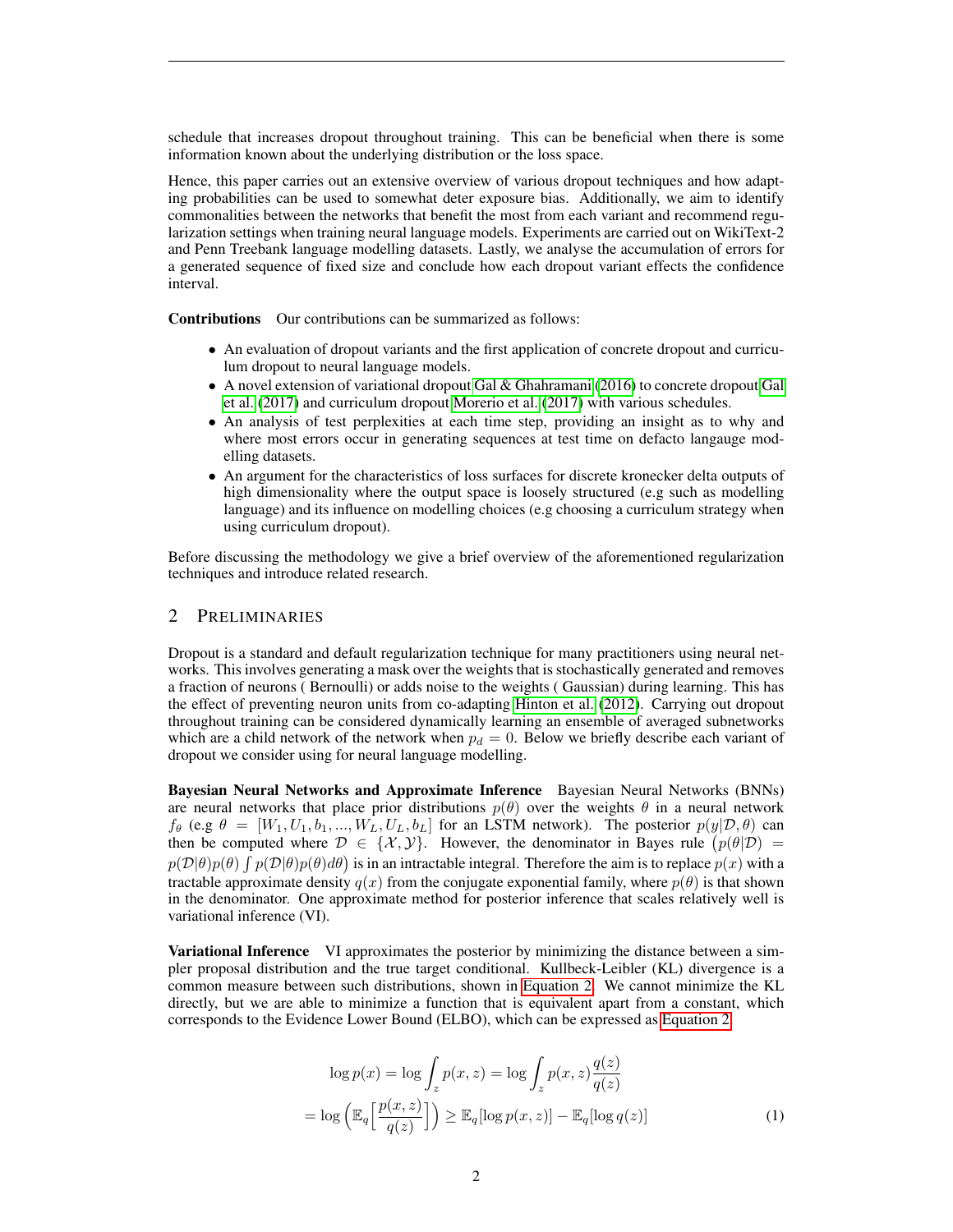Since  $p(z|x) = p(z, x)p(x)$  we can express the ELBO in terms of the KL divergence as shown in [Equation 2](#page-2-0) where the  $1^{st}$  term is the ELBO and the  $2^{nd}$  is the constant term which can be ignored since it does not depend on q. Therefore, maximizing the ELBO  $\mathbb{E}_q[\log p(x|z)] - KL(q(z|x)||p(z))$ is equivalent to minimizing  $KL(q(z)||p(z|x))$ .

$$
KL(q(z)||p(z|x)) = \mathbb{E}_q \log \frac{q(z)}{p(z|x)} = \mathbb{E}_q \big[ \log p(z, x) - \log q(z|x) \big] + \log p(x) \tag{2}
$$

Gaussian Dropout [Srivastava et al.](#page-9-11) [\(2014\)](#page-9-11) proposed using multiplicative Gaussian noise instead of Binary dropout (drawn from a Bernoulli), so  $\varepsilon \sim \mathcal{N}(1,\alpha)$  and  $\alpha = p/(1-p)$ . Since this is a multiplication this can also be interpreted as adding multiplicative noise on  $\theta$ . This is the equivalent of computing the posterior of the models weights [Kingma et al.](#page-9-12) [\(2015\)](#page-9-12) since the noise allows to sample (consider  $w, \theta, \epsilon$  and  $\varepsilon$  scalars for the purpose of sampling a single weight) the weight  $q(w|\theta,\alpha) = \mathcal{N}(w|\theta,\alpha\theta^2)$  in the network. Therefore, w is a random variable parameterized by  $\hat{\theta}$  as shown in [Equation 3.](#page-2-1) This is the same as performing stochastic optimization on the loglikelihood.

<span id="page-2-1"></span><span id="page-2-0"></span>
$$
w = \theta \varepsilon = \theta (1 + \sqrt{\alpha} \epsilon) \sim \mathcal{N}(w | \theta, \alpha \theta^2) \quad s.t, \quad \epsilon \sim \mathcal{N}(0, 1)
$$
 (3)

Variational Dropout Variational Dropout (VD) allows the dropout probability to be tuned throughout training, similar to previous work that introduced the idea Ba  $\&$  Frey [\(2013\)](#page-8-4) which originally used a binary belief network for learning dropout rates with respect to the inputs. VD uses  $q(\theta|\xi,\alpha)$  as the approximate posterior for a model with a simple prior over the variational parameters  $\xi$  and  $\alpha$  ( $\phi = (\xi, \alpha)$ ) which are both tuned using the aforementioned stochastic variational inference (SVI). The prior  $p(\theta)$  is chosen to be a logscale uniform so that VD with fixed  $\alpha$  is the same as Gaussian Dropout (the only prior for which this is the case). Fixing  $\alpha$  means  $D_{KL}(q(\theta|\xi,\alpha)|p(\theta))$  the ELBO does not depend on  $\xi$  and optimization results in maximizing the log-likelihood and using Monte Carlo samples and the KL divergence term  $D_{KL}(q(\theta)||p(\theta))$  which is computed analytically or approximated with Monte-Carlo samples. In the context of applying VD to RNNs, [Gal & Ghahramani](#page-8-2) [\(2016\)](#page-8-2) show that VI can be performed by simply fixing the dropout mask across time-steps. Before this, it was thought that generating masks for each time-step led to a reduction in the signal-to-noise ratio which made backpropogation through time (BPTT) too difficult, particularly in the early stages of training when gradients have higher variance. Hence, it was common that different dropout masks over timesteps were only applied to input and output weights [Zaremba et al.](#page-9-15) [\(2014\)](#page-9-15). [Equation 4](#page-2-2) shows the log-likelihood of the ELBO for an RNN where  $\theta_L$  are the decoder weights at the last layer and  $\theta_{1:L-1}$  are the input and hidden layer weights. Since each token of each N sequences are passed through the same function  $f<sub>t</sub> heta$ , a sample of  $\theta$  is for a whole sequence.

<span id="page-2-2"></span>
$$
\mathcal{L}_{mc} \approx \sum_{i=1}^{N} \log p\Big(y|f_{\theta_L}(f_{\theta_{1:L-1}}(x_T, f_{\theta_{1:L-1}}(...f_{\theta_{1:L-1}}(x_1, h_0)...)))\Big) + D_{KL}(q(\theta)||p(\theta)) \quad (4)
$$

For the i<sup>th</sup> row of each weight matrix  $w \in \theta$ , variational parameter m (updated with gradient descent) and given dropout probability  $p_d$  the approximate distribution is  $q(\theta) = p_d \mathcal{N}(w_i; 0, \sigma^2 I) (1 - p_d) \mathcal{N}(w_i; m_i, \sigma^2 I)$ . When using RNN gated networks, m can be learned for multiple  $w \in \theta$ to speed up computation. However, we use untied weights to avoid the performance degradation in this work.

[Molchanov et al.](#page-9-16) [\(2017\)](#page-9-16) use VD to tune individual dropout rates per neuron, showing good generalization performance by promoting more sparsity in neural networks, namely Sparse Variational Dropout (SVD). Lastly, [Hron et al.](#page-9-17) [\(2017\)](#page-9-17) have argued that the log-uniform prior used in Variational (Gaussian) Dropout is not understood in terms of the Bayesian context as it is not produce a proper posterior. Therefore, the reported sparsity benefits are due to a group of non-Bayesian approaches. We note this as we consider the GVD and variational extensions to curriculum dropout.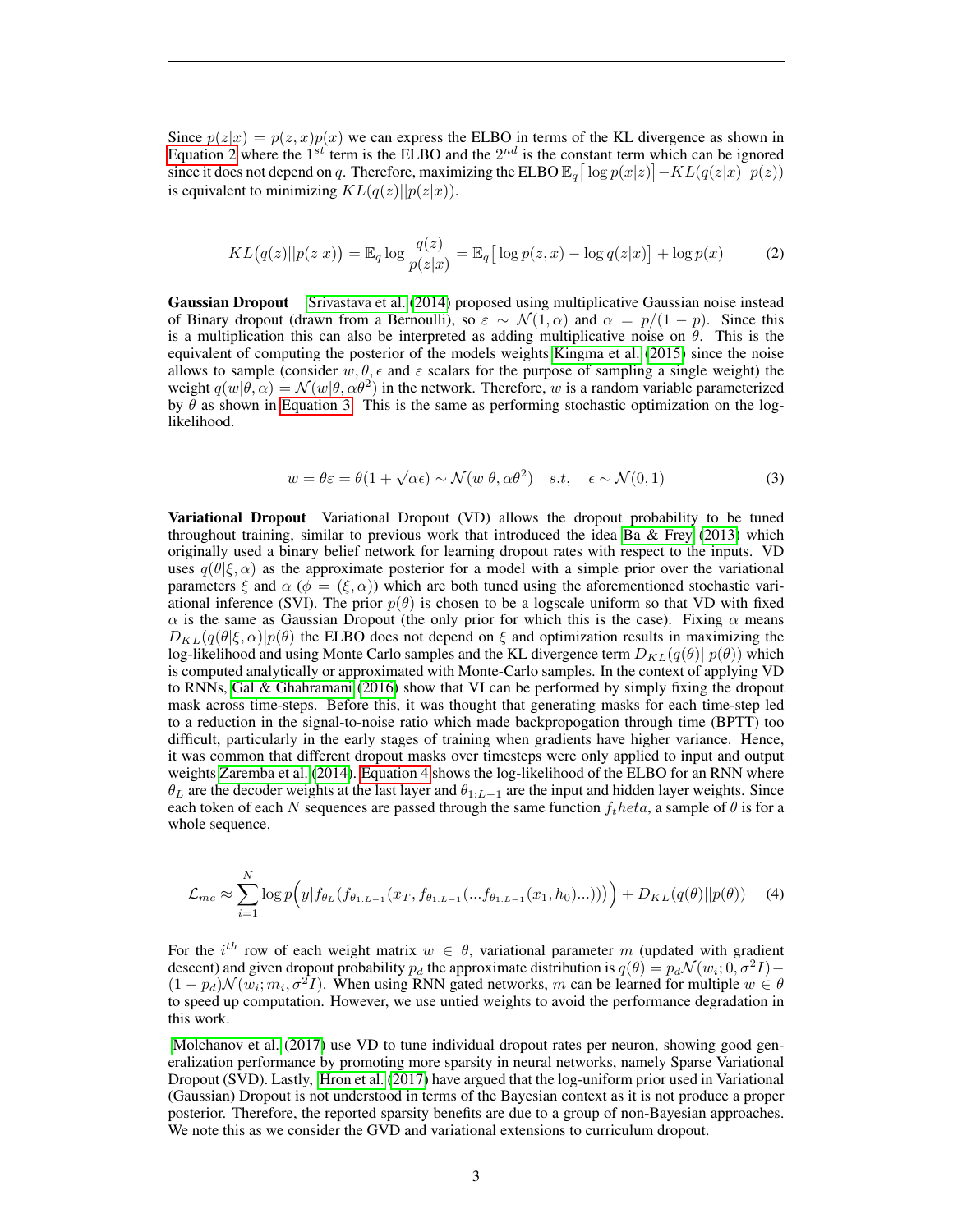**Concrete Dropout** Concrete dropout [Gal et al.](#page-8-3) [\(2017\)](#page-8-3) also allows  $p_d$  to be learned using the concrete distribution which is a continuous relaxation  $\tilde{z}$  of the discrete random variables (e.g Bernoulli dropout) by re-parameterizing the distribution. This is achieved by using a pathwise derivative estimator which takes  $\theta$  as  $q(\theta, \epsilon)$  where  $\epsilon$  is a random variable independent of  $\theta$ . Instead of drawing uniformly as in the Bernoulli case, a softmax is used to draw from the continuous distribution with a temperature  $\tau$  controlling the kurtosis of the softmax and Stochastic Gradient Descent (SGD) can be used for optimization.

[Equation 5](#page-3-0) shows the objective function where the continuous relaxation  $\tilde{z}$  on the Bernoulli mask z (equivalent to aforementioned w which is the Gaussian equivalent),  $\sigma$  is the sigmoid function and, u is drawn uniformly between 0-1,  $\tau$  is the temperature and  $\epsilon$  is a lower bound on  $p_d$  to prevent  $-\infty$ outputs in the log terms ( $\tau = 0.1$  and  $\epsilon = 1e - 6$  in our experiments). The pathwise derivative estimator is then used to obtain the continuous estimate  $\tilde{z}$  of z.

<span id="page-3-0"></span>
$$
\tilde{z} = \sigma \left( \frac{\log \left( \frac{p_d + \epsilon}{1 - p_d + \epsilon} \right) + \log \left( \frac{u + \epsilon}{1 - u + \epsilon} \right)}{\tau} \right) \tag{5}
$$

Curriculum Dropout [Morerio et al.](#page-9-13) [\(2017\)](#page-9-13) propose to use a time scheduled dropout where noise is added to the input and hidden layer inputs increases over time, incrementally increasing the optimization difficulty given the increase in stochasticity. Concretely,  $\theta = (1 - \bar{\theta}) \exp(\gamma t) + \bar{\theta}, \gamma > 0$ where  $\theta$  where  $\bar{\theta}$  is an upper bound in  $0.5 \le \theta \le 0.9$  as described in the original dropout pa-per [Srivastava et al.](#page-9-11) [\(2014\)](#page-9-11) where layers nearer the output have smaller  $p_d$ . This is motivated by the fact that neuron co-adaptation mostly occurs later in training, whereas label fitting is happening throughout the earlier epochs where co-adaptation is less of an issue. Moreover, we agree with the intuition expressed in the paper that neuron co-adaptations become a problem for overfitting later in training, while in the early stages of training, co-adaptations can reveal some structure by the parameters self-organizing that tend towards an optimal configuration. Hence, this can be reflected in the change of  $p_d$  in curriculum dropout.

# 3 RELATED WORK

Recently, there has been few papers that focus on evaluations of NLMs in terms of hyperparameter optimization and network comparisons for identifying high performing networks and optimal NLM parameter configurations. [Melis et al.](#page-9-7) [\(2017\)](#page-9-7) have recently reevaluated various neural language models both in architecture and regularization methods using black-box hyperparameter tuning provided by Google Vizier [Golovin et al.](#page-9-18) [\(2017\)](#page-9-18) which uses batched GP bandits via the expected improvement acquisition function [Desautels et al.](#page-8-5) [\(2014\)](#page-8-5). They conclude that plain LSTMs achieve SoTA compared to more complex architectures when properly regularized.

Similarly, [Merity et al.](#page-9-1) [\(2017\)](#page-9-1) have also investigated the effects of different regularization and optimization on LSTM language models. Weight tying, weight dropping, randomized backpropogation through time (BPTT), activation regularization (AR) and temporal AR (TAR) were also tested in their experiments, while applying a continuous cache pointer to NLMs which improved performance (originally proposed by [Grave et al.](#page-9-19) [\(2016\)](#page-9-19)).

In contrast to our work, the focus of the aforementioned papers was evaluation on the dropout configurations (input, intra-layer and/or output dropout) but does not include dropout techniques that consider adapting/learning the probability during training (e.g concrete dropout or curriculum dropout). Moreover, we include an analysis of the confidence of each prediction at test time to gain a better understanding of where the models tend to perform poorly for these alternative dropout techniques.

## 4 METHODOLOGY

## <span id="page-3-1"></span>4.1 LOSS SPACE CURVATURE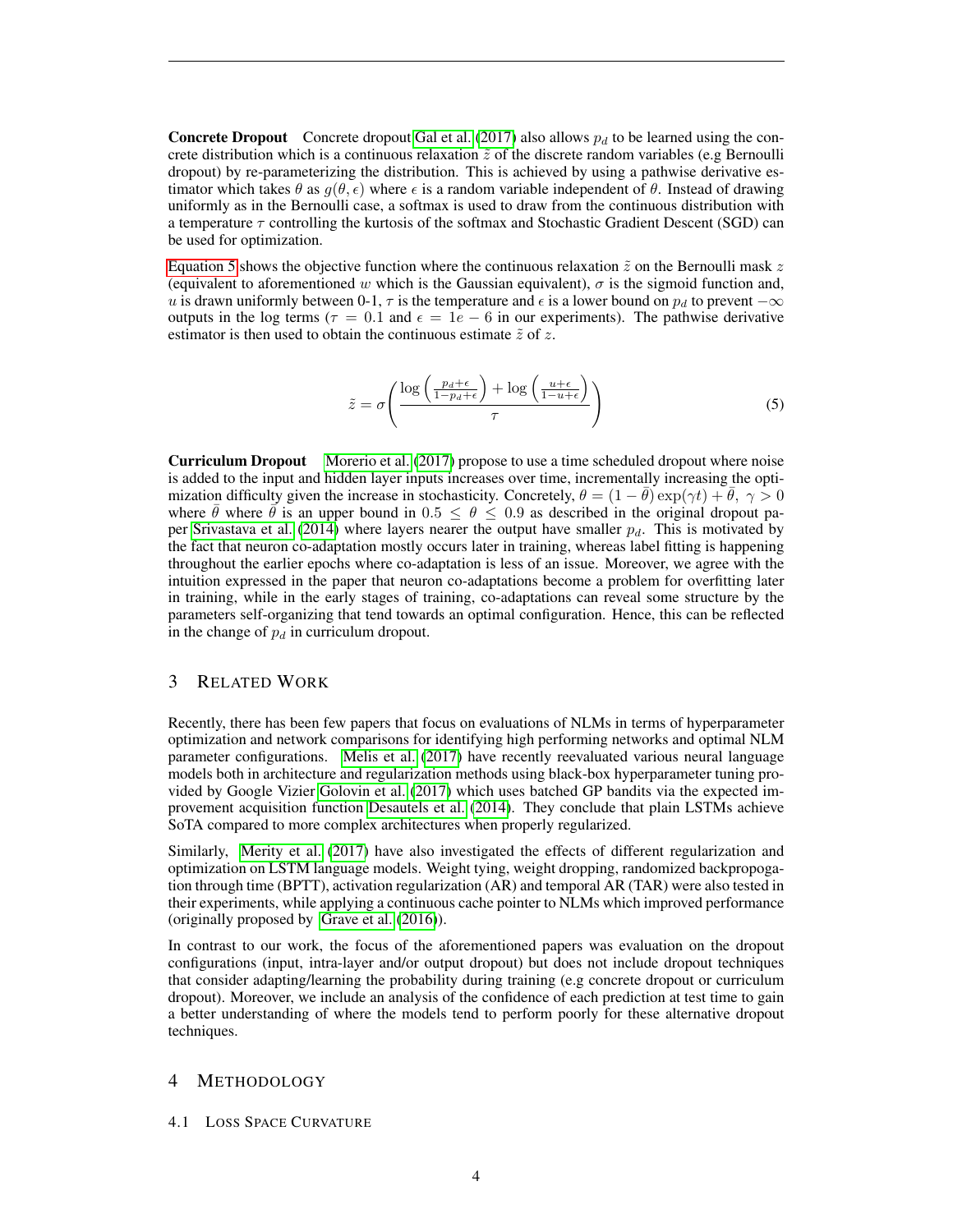Before introducing the dropout variants we set the premise that when modelling a high dimensional dirac distribution where the input frequency distribution of  $X$  follows a power law (i.e transitions are far more ubiquitous for common words and very sparse for rare words), the error surface approximately forms a truncated cone shape where saddle points and local minima are ubiquitous towards the bottom (see illustration in [Figure 1\)](#page-4-0). Large improvements are made on validation perplexity in the early to intermediate stages where the model loss decreases steeply along the slope of the "inverted wine bottle"-like curvature Anandkumar  $\&$  Ge [\(2016\)](#page-8-6). [Figure 1](#page-4-0) illustrates an example this type of loss surface<sup>[1](#page-4-1)</sup>. Although, we acknowledge that every hyperparameter and optimization choice effects the shape of the loss landscape.

## 4.2 MODEL DESCRIPTION

For testing the dropout variants we use the loglikelihood setting for training LSTM, GRU and Highway network language models. For a sequence pair  $(X_{1:T}, Y_{1:T})$  of length T, at time  $t$ ,  $x_t$  is passed to a parametric model along with the previous hidden state vector  $h_{t-1}$  to produce an output from its last layer  $h =$  $f_{\theta}(x_t, h_{t-1})$ . Then, the probability distribution  $\hat{y} = \phi(\tilde{h} \cdot W)$  is computed where  $\phi$  is a softmax function, W are the decoder weights and the predicted token is retrieved via the arg max operator. During training the batches are grouped and aggregated by length for more efficient mini-batch processing. To signify the start and

<span id="page-4-0"></span>

Figure 1: A synthetic illustration of perplexity (z-axis) loss surface for language modeling (e.g PTB) for 2 parameters (x-y axis)

end of a sequence for an input X, we use  $\lt$  sos  $>$  and  $\lt$  eos  $>$  tags respectively. Standard loglikelihood training is used as shown in [Equation 6.](#page-4-2)

<span id="page-4-2"></span>
$$
\frac{1}{T} \sum_{t=1}^{T} \log p(y_t | y_{1:t-1}, X; \theta)
$$
\n(6)

This involves using a cross-entropy loss and SGD for optimization. In this paper, we use an annealed learning rate based on the validation perplexity scores. This means that if the validation perplexity is worse at the epoch i than it was at epoch  $i - 1$ , we reduce  $\alpha_{i+1} = \alpha_0 \exp(-c)$  where c is a counter that increments by 1 every time the validation performance decreases throughout training. At test time, we generate a sequence by sampling from the models output via a multinomial distribution.

$$
\theta_i := \theta_i - \alpha_i \tilde{\nabla} \quad s.t \quad \alpha_i \le \alpha_{i-1} \ \forall i \tag{7}
$$

#### 4.3 DROPOUT DETAILS

We make two relatively simple extensions of dropout for NLM. First, we adapt curriculum dropout to RNNs by fixing the mask over timesteps, extending VD [Kingma et al.](#page-9-12) [\(2015\)](#page-9-12) to incorporate curriculum schedules. The dropout rate  $p_d$  is then monotonically increased throughout training, inversely proportional to the validation perplexity. This is motivated by the observation that large improvements are made early in training on language modelling datasets and more generally we suspect this to be the case for problems with similar input distributions, as mentioned in [subsection 4.1.](#page-3-1) We test various schedules for the increase including a linear, sigmoidal and an exponential increase such as that shown in [Equation 8,](#page-5-0) where  $N$  is the number of epochs. For the experimental results we use fixed-dropout masks (i.e the same as VD) for Curriculum Dropout with all schedules up to  $p_d = 0.3$  beginning at  $p_d = 0$ . Likewise, we fix the mask with concrete dropout for all configuration (input, hidden and output and all).

<span id="page-4-1"></span><sup>&</sup>lt;sup>1</sup> For viewing purposes we only show high perplexity at the extremums of x and y so the loss surface at the bottom can be viewed.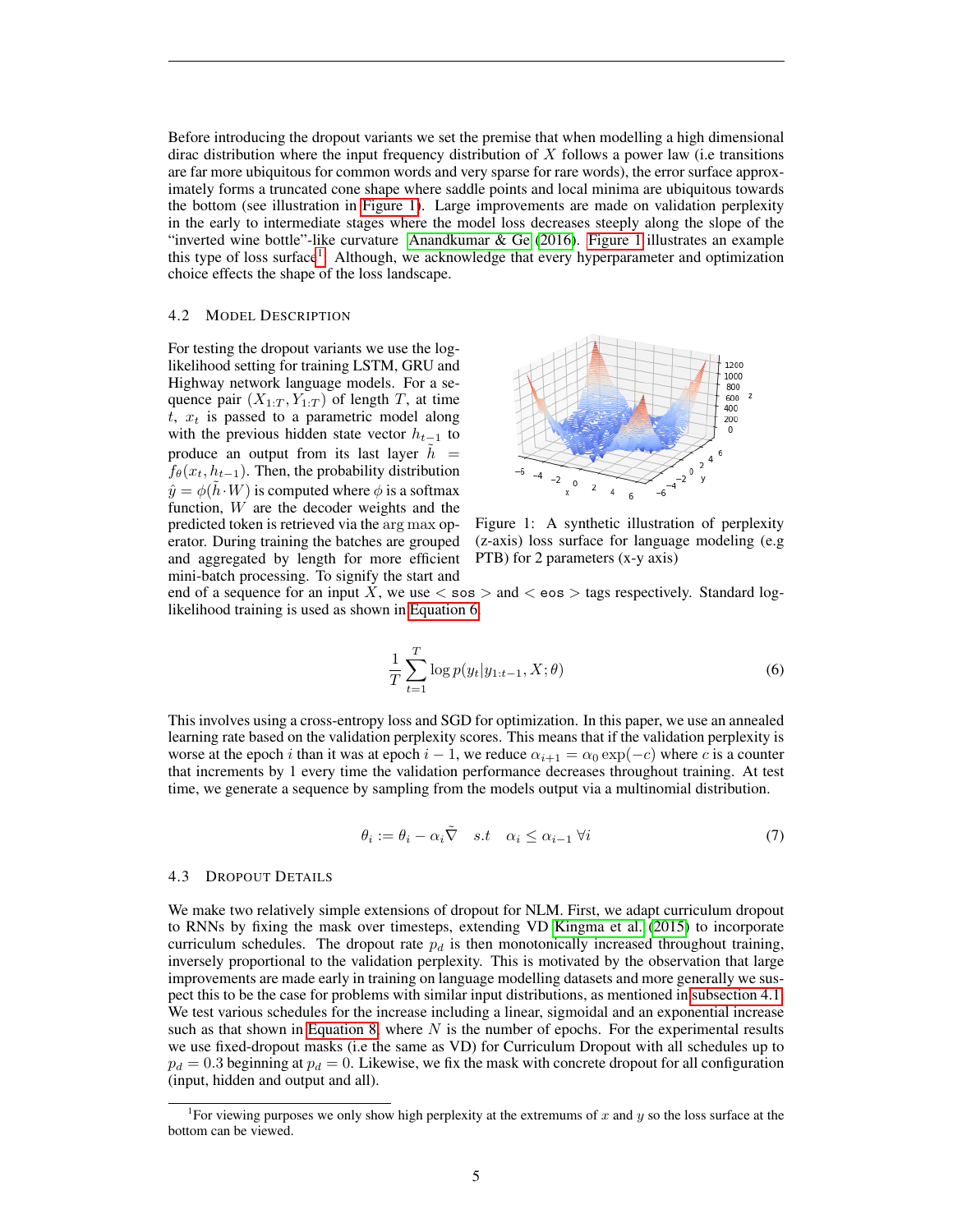<span id="page-5-0"></span>
$$
p_d := p_d + |p_d - (2^{i/N} - 1)| \quad \forall i \in N
$$
 (8)

We also carry this out for concrete dropout. For the experimental results we use fixed-dropout masks (i.e the same as VD) for Curriculum Dropout with exponential, sigmoid and linear schedules up to  $p_d = 0.3$  beginning at  $p_d = 0$ . Likewise, we fix the mask with concrete dropout for all configuration (input, hidden and output and all). We choose regularization of the parameters in concrete dropout to have a weight of 0.1 in the loss. We found during training that lower levels of regularization drove  $p_d$  near to 0 since early in training the language model has a high learning rate which results high variance in the gradient, that in turn results little influence of the learned dropout probability since the regularization is given too small of a weight. In contrast to curriculum dropout where we begin with  $p_d = 0$  that is monotonically increasing to 0.3, concrete dropout begins at  $p_d = 1$  and decreases throughout training before stabilizing to an approximately optimal  $p_d$ .

## 4.4 TRAINING DETAILS

For all experiments we use (relatively small) 2-hidden layers for all networks with an embedding size of  $e_s = 300$  for both PTB and WikiText-2 respectively. For optimization we use annealed SGD where the learning rate is halved if validation perplexity is worse than its previous settings. The embedding input for each of the models are initialized uniformly at random [−0.1, 0.1]. For PTB and WikiText-2, training is run for 40 epochs which sufficed for convergence. We choose a minibatch size of 64 with truncated backpropogation set to 30 timesteps. Gradient norms are clipped above 0.3 (in an effort the mention saddle points) and the hidden state from the previous batch is used to initialize the current batch. We use annealed SGD where the learning rate begins at 10 and is multiplied by 0.3 if there validation perplexity increases compared to the previously computed validation perplexity.

## 5 RESULTS

## 5.1 PENN-TREEBANK ANALYSIS

[Table 1](#page-6-0) shows dropout results for a dropout rate  $p_d$  for all models, on all dropout variants for Penn-Treebank. For static dropouts  $p_d = 0.2$  during training,  $p_d$  is learned for concrete dropout and  $0 \leq p_d \leq 0.3$  monotonically increasing for curriculum dropout. The 3 dropout variants CSigmoid, CExp and CLinear correspond to schedules for Curriculum (C) dropout with fixed masks across time-steps, like variational dropout. Shaded cells correspond to the best performance for each block of results.

For PTB language modelling, we find best LSTM results are obtained using a time-fixed curriculum dropout using an exponential increase (CExp). For GRU and Recurrent Highway Networks, we find a linear increase (CLinear) slightly outperforms other schedules. We find that Concrete Dropout performs relatively well, particularly for the GRU Network which is competitive with Variational Curriculum Dropouts.

[Figure 2](#page-6-1) shows the log-likelihood loss varies across time-steps for a sequence length  $T = 10$  when using the dropout techniques on the decoders outputs<sup>[2](#page-5-1)</sup>. The figure shows the mean and average standard deviation in loss at each time step  $t$  in the test set. We see early on that the loss variance is slightly higher in standard dropout than it is compared to concrete dropout. This suggests that learning the dropout rate during training does reduce the loss variance when the model is required to generate a sequence at test time, hence better mitigating the variance in accumulated errors along the generated sequence.

PTB - Test Perplexity Per Time-Step To understand and pinpoint where the models perform well or poor at test time, we analyse the perplexity from the mean cross-entropy loss for each time step along with the lower and upper mean absolute deviations (MAD). This allows us to identify on average, which timesteps are the most difficult for the model to perform well on for each respective dataset. We assume this to be the confidence interval (CI) instead of the prediction interval (PI) by

<span id="page-5-1"></span><sup>2</sup> For brevity, we focus on decoder dropout as it has results in the most change in performance of all variants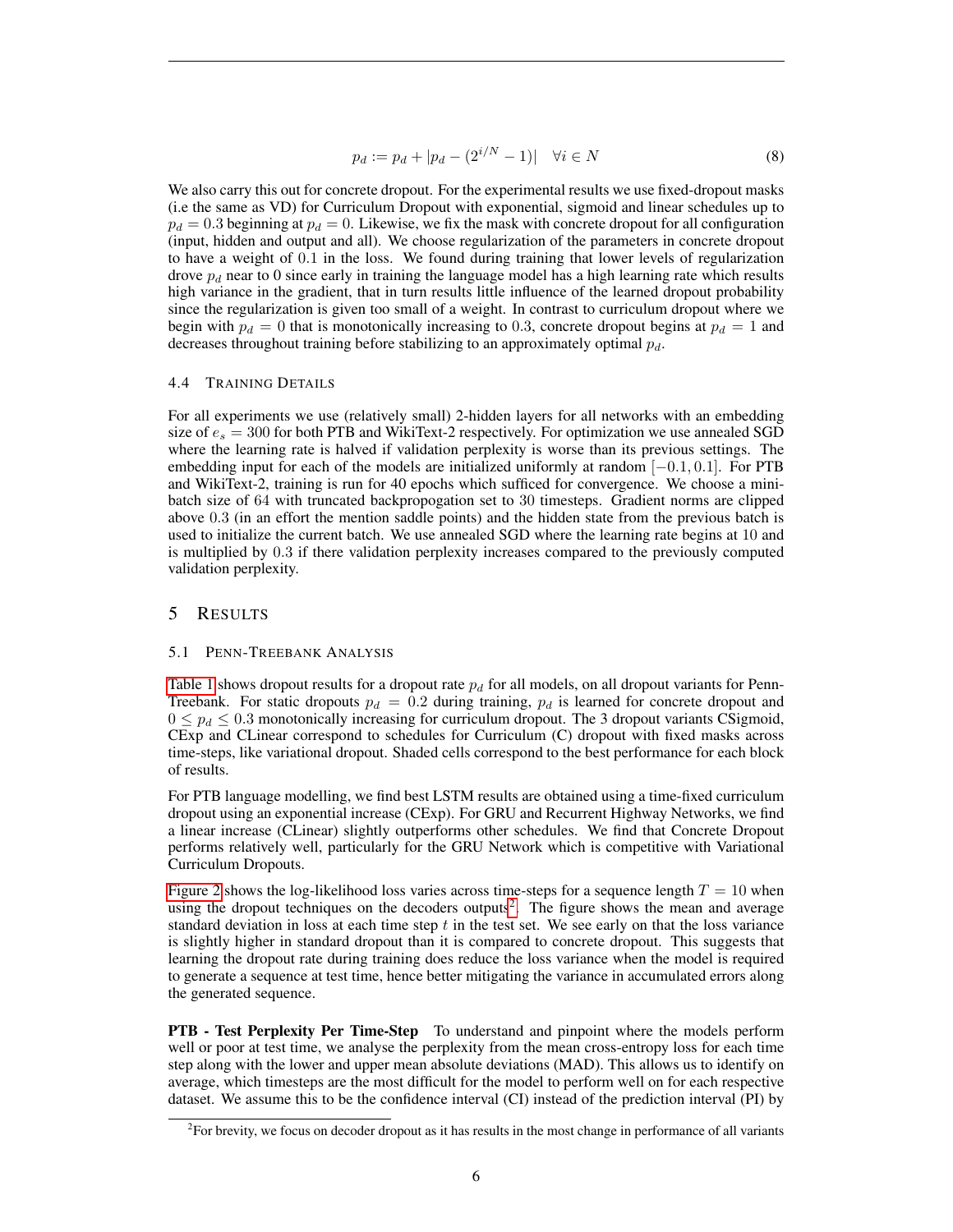<span id="page-6-0"></span>

| $(p_d = 0.2/0.3)$ | Input        | Output      | Hidden      | A11         |
|-------------------|--------------|-------------|-------------|-------------|
| <b>LSTM</b>       |              |             |             |             |
| Standard          | 94.68/86.27  | 86.19/79.24 | 86.37/78.96 | 83.48/76.53 |
| Gaussian          | 93.45/85.81  | 85.71/80.20 | 85.45/78.12 | 82.02/75.89 |
| Variational       | 93.13/85.97  | 85.45/79.88 | 85.30/79.94 | 81.83/75.71 |
| Concrete          | 93.22/85.91  | 85.08/79.17 | 85.19/78.20 | 81.35/75.64 |
| CSigmoid          | 86.56/85.31  | 85.08/84.69 | 85.44/84.82 | 83.65/77.01 |
| CExp.             | 86.11/80.01  | 82.78/79.85 | 81.20/78.28 | 81.08/75.28 |
| CLinear           | 88.11/87.31  | 88.13/87.47 | 86.20/83.94 | 87.12/83.80 |
| GRU               |              |             |             |             |
| Standard          | 95.68/89.76  | 91.45/86.12 | 92.49/86.58 | 87.73/81.76 |
| Gaussian          | 95.84/88.86  | 89.78/85.90 | 92.25/86.74 | 87.58/81.43 |
| Variational       | 95.31/89.09  | 93.21/86.15 | 90.04/86.24 | 86.50/80.40 |
| Concrete          | 87.11/83.68  | 86.04/80.35 | 87.38/81.70 | 87.28/80.31 |
| CSigmoid          | 94.00/88.42  | 88.61/85.88 | 95.23/90.02 | 85.51/80.70 |
| CL inear          | 92.68/90.38  | 87.05/83.31 | 92.31/90.60 | 85.52/79.81 |
| CExp.             | 92.40/88.75  | 88.39/93.85 | 91.37/87.26 | 86.85/81.55 |
| Highway           |              |             |             |             |
| Standard          | 102.91/88.56 | 93.21/79.09 | 94.56/85.51 | 92.02/83.93 |
| Gaussian          | 103.65/88.52 | 94.29/79.86 | 94.29/79.77 | 93.12/82.40 |
| Variational       | 100.91/87.11 | 92.41/78.11 | 93.58/82.24 | 91.20/81.44 |
| Concrete          | 101.63/86.11 | 92.29/79.86 | 93.31/82.12 | 91.33/81.16 |
| CSigmoid          | 99.68/81.86  | 91.71/78.02 | 92.60/82.49 | 89.56/80.27 |
| CLinear.          | 97.12/80.25  | 89.31/77.38 | 91.34/82.02 | 88.72/79.31 |
| CExp              | 101.48/82.69 | 93.01/79.97 | 93.27/83.27 | 90.52/81.10 |

Table 1: (Validation/Test) Results of Dropout Variants for PTB NLMs

allowing  $\mathbb{E}[Y|X] \approx \mathbb{E}[Y|\mathcal{X}]$  as we do not know all transitions that come from the respective discrete input-output sets  $\{\mathcal{X}^{\mathbb{Z}}, \mathcal{Y}^{\mathbb{Z}}\}.$ 

One common trend between all models is that when the loss is considerably reduced at t (e.g  $t = 5$  for all networks), it is countered with an increase cost within the next timesteps. If a good prediction is made, it is soon after penalized. This would be intuitive for rare words, as correctly predicting a relatively rare word would be more difficult to recover from as it has seen less transitions in the training set. This is mildly surprising considering PTB has no rare words due to tokenization. We also note that there does not seem to be strong evidence for exposure bias, which again we postulate that this is because of the preprocessing steps undertaken in PTB.

#### 5.2 WIKITEXT-2 ANALYSIS

For WikiText-2, we find best results overall are obtained using VCD with an exponential schedule for an LSTM and

<span id="page-6-1"></span>

Figure 2: Penn-Treebank dataset - mean test perplexity per time-step. (The confidence bars are standard deviation in perplexity)

a linear increase for GRU and Highway networks. All VCD schedules show results that are close and outperform static dropout rates. These dropout methods are particularly effective when used on the output. We suspect this is because when compounding errors occurs, using log-likelihood without any dropout in the networks makes it difficult for the model to re-correct early mistakes made in the sequence. By using dropout, the added stochasticity throughout training allows the model to seek alternative transitions where it had previously made mistakes. Since most of the difficult transitions are that which include rare words, we would expect that near convergence most of the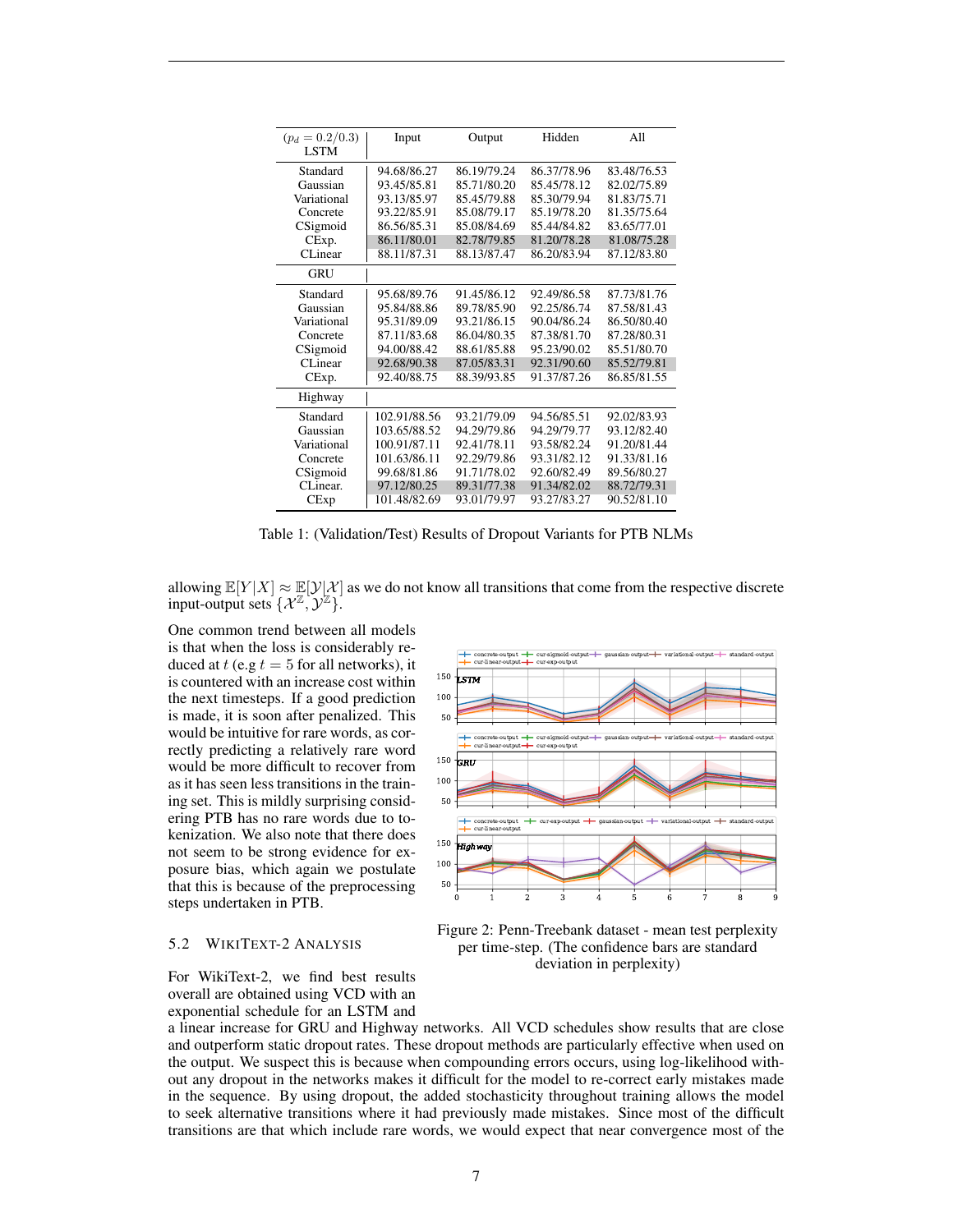| $(p_d = 0.2/0.3)$<br><b>LSTM</b> | Input         | Output        | Hidden        | A11           |
|----------------------------------|---------------|---------------|---------------|---------------|
|                                  |               |               |               |               |
| Standard                         | 154.01/139.30 | 153.33/138.97 | 150.02/137.11 | 149.77/136.82 |
| Gaussian                         | 154.21/140.49 | 156.01/143.16 | 155.39/143.91 | 155.53/142.08 |
| Variational                      | 153.23/138.80 | 152.22/138.68 | 152.40/138.95 | 149.31/136.74 |
| Concrete                         | 154.25/139.50 | 153.29/138.03 | 150.41/136.26 | 148.13/134.57 |
| CSigmoid                         | 153.10/139.81 | 141.39/126.66 | 143.28/134.30 | 139.27/127.08 |
| CL inear.                        | 153.04/139.99 | 145.11/137.93 | 148.10/137.81 | 144.68/126.31 |
| CExp                             | 152.14/138.60 | 151.73/137.25 | 139.24/135.31 | 137.36/125.54 |
| <b>GRU</b>                       |               |               |               |               |
| Standard                         | 156.57/142.12 | 154.72/141.43 | 153.97/140.89 | 154.23/140.40 |
| Gaussian                         | 154.99/140.33 | 154.29/139.26 | 152.49/139.29 | 153.55/139.46 |
| Variational                      | 150.42/138.38 | 149.03/137.44 | 150.32/137.84 | 149.30/138.98 |
| Concrete                         | 157.52/150.17 | 160.38/151.64 | 157.24/148.80 | 159.02/149.96 |
| CSigmoid                         | 154.08/140.22 | 137.52/123.59 | 139.59/124.37 | 139.45/127.73 |
| CL inear                         | 151.32/138.05 | 138.32/124.72 | 128.16/125.21 | 130.02/125.41 |
| CExp.                            | 156.27/142.12 | 128.10/126.45 | 149.88/121.71 | 146.33/128.41 |
| Highway                          |               |               |               |               |
| Standard                         | 160.98/150.25 | 162.74/149.22 | 158.71/146.51 | 158.49/146.40 |
| Gaussian                         | 159.31/148.79 | 159.05/148.69 | 158.29/145.74 | 158.02/145.64 |
| Variational                      | 155.25/146.69 | 159.33/142.39 | 151.34/143.09 | 152.96/142.55 |
| Concrete                         | 158.34/149.46 | 159.18/143.76 | 153.21/144.01 | 153.39/143.14 |
| CSigmoid                         | 154.33/144.71 | 152.74/139.48 | 150.06/142.46 | 151.13/140.93 |
| CLinear.                         | 153.98/144.87 | 151.38/138.70 | 150.25/139.89 | 149.25/139.23 |
| CExp                             | 154.02/145.14 | 152.11/139.46 | 151.08/142.71 | 151.42/140.57 |

Table 2: WikiText-2 NLM Dropout Variant (Validation/Test) Results

loss reductions are found in these predictions. Hence, smoothing the loss surface near the end of training is critical, which is why we opt for using VCD.

WikiText-2 - Test Perplexity Per Time-Step In contrast to PTB, [Figure 3,](#page-7-0) we do in fact see more evidence for compounding errors, particularly towards the end of the test sequence at  $t = [8 - 10)$ . This has also been noted and addressed in prior work [Neill & Bollegala](#page-9-10) [\(2018\)](#page-9-10) and coincides with the intuitive idea that it is more likely when terms which fall within the long-tail of the unigram distribution are included and not discarded via preprocessing steps (e.g stemming). This also means that towards convergence the loss surface contains more local minima and saddle points than if we only considered tokens which were more frequent. Again, we find that curriculum dropout with a linear schedule has shown some improvement over using static dropout. Early in training there is no overfitting and hence there is no necessity for regularization, but nearer convergence the increase in dropout rate has the effect of smoothening the loss surface, as discussed in [subsection 4.1.](#page-3-1)

**Observations** We found that when using concrete dropout regularization had to be set relatively high. This is because the decrease in perplexity is quite steep in the early stages in training which corresponds to a decrease in the learned dropout rate. This results in  $p_d$  being close to 0 before the NLM is near convergence, which where the chosen dropout rate is most critical. We also considered using a schedule for the amount of regularization which was proportional to the change in validation perplexity. By setting regularization high, we found the dropout rate converged to  $p_d = 0.26$  which is near to default of  $p_d = 0.3$  used for the static dropout rates.

<span id="page-7-0"></span>

Figure 3: Mean Test Perplexity on WikiText-2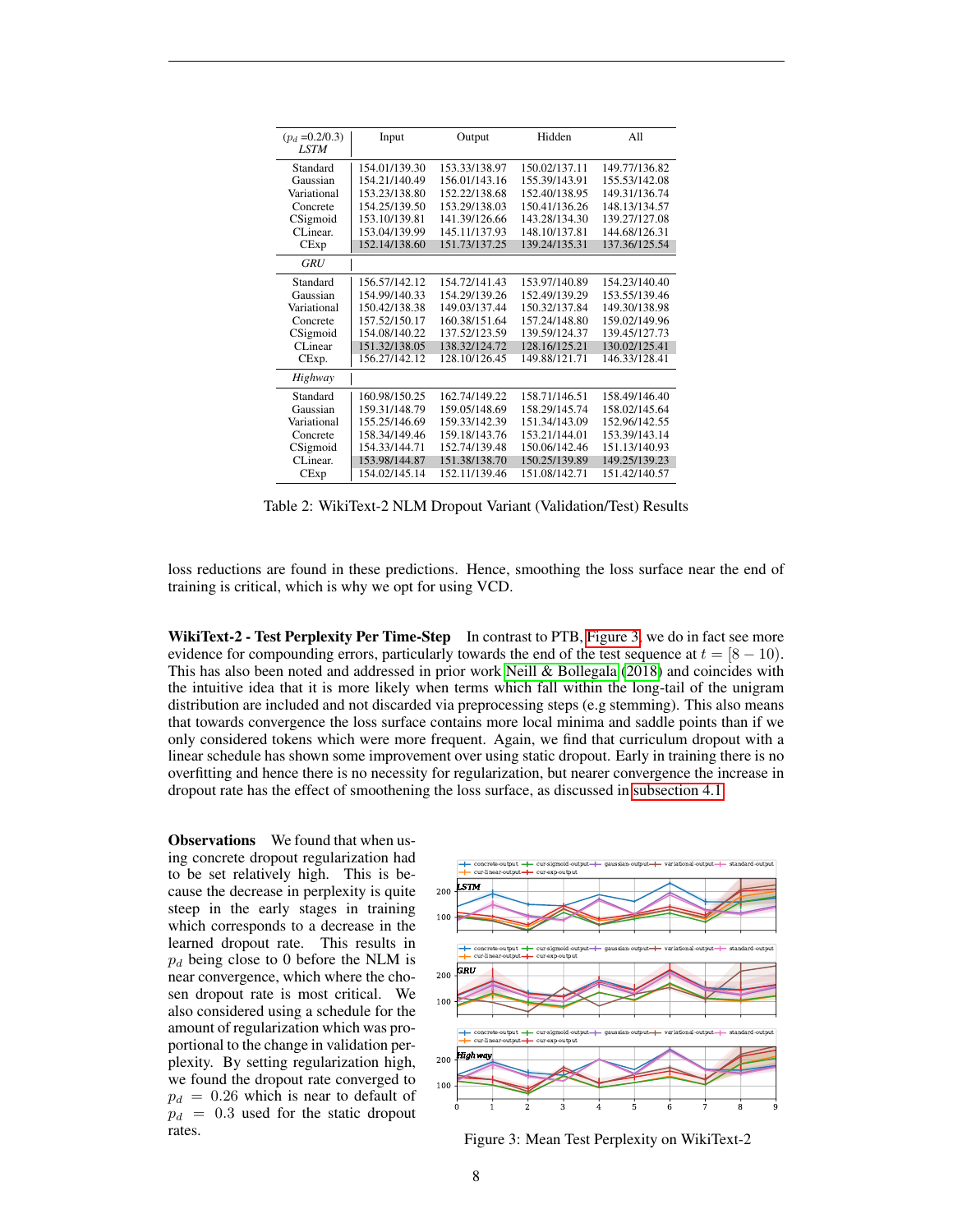#### Large improvements are made early

since most of the perplexity decrease during training is due to the ubiquity of stopwords and terms that are highly frequent in the power law distribution, which are relatively easier to classify correctly.

The difficult part is correctly predicting rare tokens, or more precisely, tokens that fall into the long tail of the power law distribution, as mentioned in [subsection 4.1.](#page-3-1) Subsequently, poor performance on these tokens can lead to worse performance on common tokens due the problem of exposure bias.

We also find that a trend in compounding errors is more evident for WikiText-2 which does not discard words with low frequency. Hence, making an unseen transition is more likely, in constrast, making a poor prediction on PTB early on is recoverable since even a bad prediction can lead to future correct states given the likelihood of observing such transition in the dataset is more likely. This is reflected in the fact that the test perplexity has a higher variance per time-step on WikiText-2 compared to PTB. Interestingly, we also see that using variational dropout improves performance but when compounding errors occur it is more difficult to recover from. In contrast, when the random mask changes over time steps, this added stochasticity prevents the fast increase in perplexity, as seen across each model from [Figure 3.](#page-7-0)

## 6 CONCLUSION

This paper has compared dropout variants, which (1) keep the dropout rate static during training and (2) those which learn the dropout rate or adapt the rate using a chosen schedule. We find that adapting curriculum dropout can improve performance, particularly when modelling raw text which does not carry out any preprocessing steps such as word removal or canonicalization. We have introduced a variational curriculum dropout variant whereby the random mask is fixed across timesteps which has shown to outperform the its static dropout rate counterparts. In general, we find each tested schedule to be comparable but a linear schedule obtains the best results overall. We also extend concrete dropout to RNNs in the same way (i.e fixing the mask across time-steps). Lastly, we find that compounding errors are, intuitively, most evident when words in the long-tail of the unigram distribution are not removed. This is reflected in perplexity deviation over time-steps and the corresponding deviations from the mean in the test set.

In summary, we encourage the use of adaptive dropout rates with fixed dropout masks across timesteps and to carefully consider the performance impact of preprocessing datasets for many natural language tasks, including language modelling.

## **REFERENCES**

- <span id="page-8-6"></span>Animashree Anandkumar and Rong Ge. Efficient approaches for escaping higher order saddle points in non-convex optimization. In *Conference on Learning Theory*, pp. 81–102, 2016.
- <span id="page-8-4"></span>Jimmy Ba and Brendan Frey. Adaptive dropout for training deep neural networks. In *Advances in Neural Information Processing Systems*, pp. 3084–3092, 2013.
- <span id="page-8-1"></span>Dzmitry Bahdanau, Philemon Brakel, Kelvin Xu, Anirudh Goyal, Ryan Lowe, Joelle Pineau, Aaron Courville, and Yoshua Bengio. An actor-critic algorithm for sequence prediction. *arXiv preprint arXiv:1607.07086*, 2016.
- <span id="page-8-0"></span>James Bradbury, Stephen Merity, Caiming Xiong, and Richard Socher. Quasi-recurrent neural networks. *arXiv preprint arXiv:1611.01576*, 2016.
- <span id="page-8-5"></span>Thomas Desautels, Andreas Krause, and Joel W Burdick. Parallelizing exploration-exploitation tradeoffs in gaussian process bandit optimization. *The Journal of Machine Learning Research*, 15 (1):3873–3923, 2014.
- <span id="page-8-2"></span>Yarin Gal and Zoubin Ghahramani. A theoretically grounded application of dropout in recurrent neural networks. In *Advances in neural information processing systems*, pp. 1019–1027, 2016.
- <span id="page-8-3"></span>Yarin Gal, Jiri Hron, and Alex Kendall. Concrete dropout. In *Advances in Neural Information Processing Systems*, pp. 3581–3590, 2017.